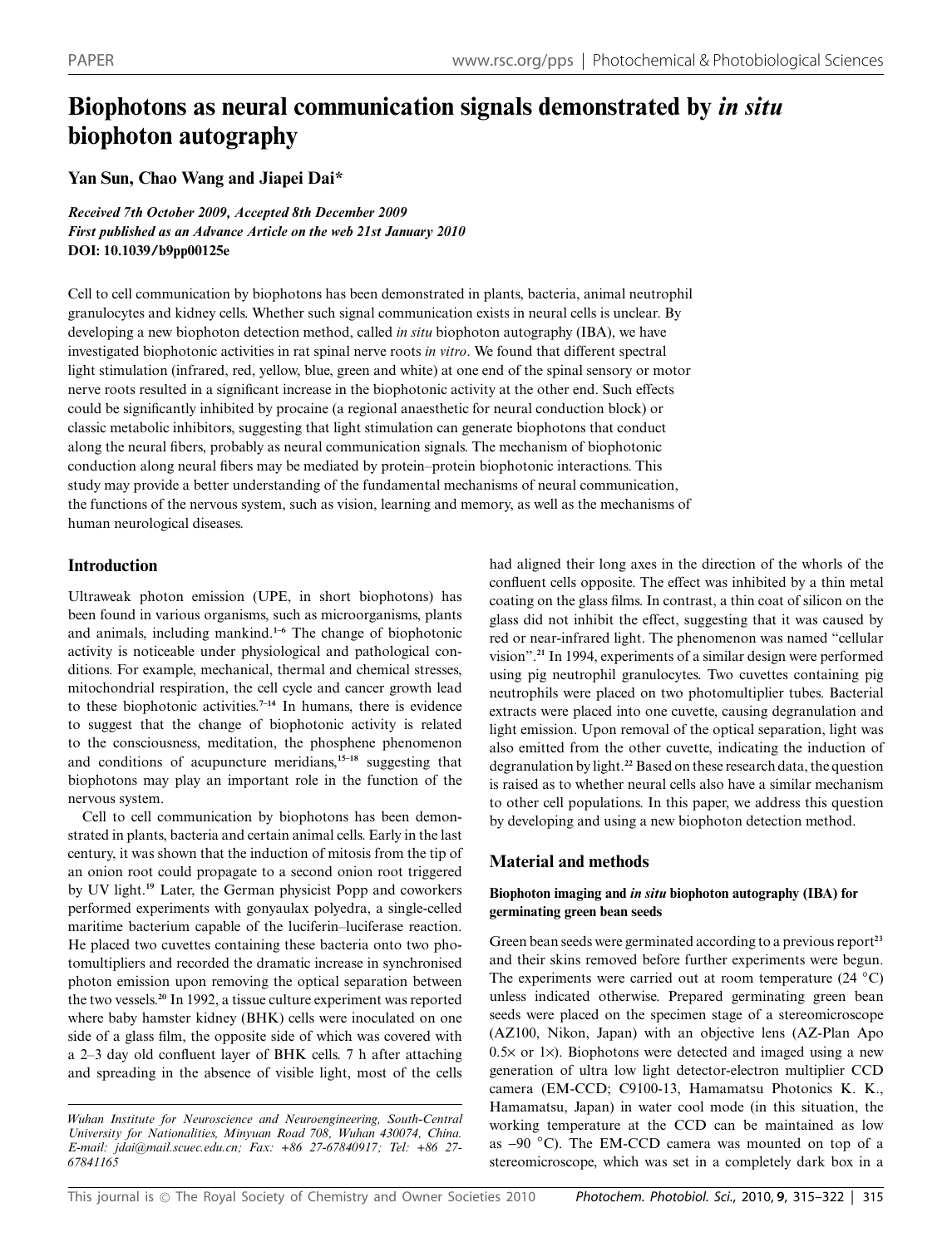dark room. Biophotons were detected and imaged for 10 min. The other setup parameters for the EM-CCD camera during imaging were 1200 $\times$  gain and 2  $\times$  2 binning.

Light illumination was applied to the germinating green bean seeds by an LED lamp (white, 410–600 nm, 10 000–12 000 mcd) supplied by a 3 V direct current (DC) for 1 min before imaging or IBA was carried out. In addition, in order to carry out biophoton imaging and IBA at different temperatures, the germinating green bean seeds were placed on a small plate, which was placed and fixed onto a large plate with ice, 37 *◦*C or 50 *◦*C water.

For IBA, the germinating green bean seeds were immersed in  $10\%$  AgNO<sub>3</sub> in a container and placed in a completely dark box in dark room for 30 min. After washing with de-ionized water for 1 h and then 10% sodium thiosulfate for 10 min in the dark room, the green bean seeds were checked with a stereomicroscope and photographed using a CCD camera.

To coat the germinating green bean seeds with a neutral balsam, the seeds were quickly dried using an electric hair drier and immersed into 2% neutral balsam diluted with xylene for a few seconds. Next, before the further experiments were carried out, the seeds were completely dried in same way.

#### **Biophoton imaging and IBA for rat brain slices, sciatic nerve and spinal nerve roots** *in vitro*

The experiments were carried out on male or female adult Sprague–Dawley rats (SD, 200–300 g) purchased from the Experimental Animals Center of Tongji Medical College of Huazhong University of Science and Technology. All animal experiments were approved by the Animal Care Committee of South-Central University for Nationalities. The rats were decapitated, and their brains removed and cut into thick  $(300 \,\mu m)$  coronal slices from the anterior part of the olfactory cortex to the posterior part of the hippocampus. The 1 cm long sciatic nerve was dissected. The lumbar spinal cord, together with the attached spinal nerve roots (L1 below), were removed from the vertebra. The prepared brain slices and lumbar spinal cords were immediately placed in a container with pre-cooled (0–4 <sup>°</sup>C) modified artificial cerebrospinal fluid (M-ACSF; 252 mM sucrose, 26 mM NaHCO<sub>3</sub>, 1.8 mM KH<sub>2</sub>PO<sub>4</sub> and 10 mM D-glucose; pH 7.6; osmolarity 312 mOsm L-<sup>1</sup> ). Sucrose was substituted for NaCl to maintain a constant osmolarity and remove Cl- from the incubation solution, which could be combined with Ag<sup>+</sup>, producing chemical deposits.

A gas mixture of 95%  $O_2$  and 5%  $CO_2$  was constantly supplied *via* a membrane oxygenator placed in the M-ACSF.**<sup>24</sup>** The 1 cm long spinal motor and sensory nerve roots were dissected from the prepared lumbar spinal cords for further pre-incubation. After 1–2 h of pre-incubation and temperature equilibrium (to room temperature), the brain slices, sciatic nerve or spinal nerve roots were transferred to a cell culture dish (3.5 cm in diameter) to carry out IBA and biophoton imaging for 30 min using the EM-CCD camera, as described above. The specific steps for the IBA procedures were as follows: (1) tissues immersed in 10%  $AgNO<sub>3</sub>$  in a container for 30 min in a dark box in a dark room; (2) rinse in  $252 \text{ mM}$  sucrose for 15 min; (3) fixation by  $10\%$ formaldehyde for 5 min; (4) rinse in de-ionized water for 5 min; (5) rinse in 10% sodium thiosulfate for 15 min; (6) post-fixation by 4% polyformaldehyde in 0.1M PBS overnight; (7) immersion in 20% sucrose for 1–2 days for cryoprotection; (8) section on a cryostat  $(30 \,\mu\text{m})$  for brain slices and sciatic nerve (not necessary for spinal nerve roots). Sections were then collected in distilled water and mounted on gelatin-coated slides, dehydrated, cleared and coverslipped. The spinal nerve roots could be directly mounted on the slides, dehydrated, cleared and coverslipped after postfixation by 4% polyformaldehyde. In addition, in order to avoid light exposure, the experiments were undertaken in a dark room, especially steps 1 to 6, and always keeping the tissues in a dark box, except when the necessary experimental manipulations, such as solution replacement, had to be undertaken. In this situation, a weak red light could be used in the dark room.

#### **Light stimulations and IBA in rat spinal nerve root preparations** *in vitro*

Spinal motor and sensory nerve roots were prepared as described above. About 2 cm long motor and sensory nerve roots were dissected from the spinal cord and placed into the channel with one end (8 mm in length) remaining in Hole A and the other end in Hole B (Fig. 1). The part of the nerve root in Hole A was supported by a stainless wire (0.3 mm in diameter). Hole A and the channel were filled with modified cerebrospinal fluid (M-CSF) during light stimulation.

Filling the M-CSF and handing the nerve roots into the IBA effecter were undertaken in a bright room and viewed by an operating microscope. 10% AgNO<sub>3</sub> was quickly introduced into Hole B in a dark room under the guide of a weak red light, allowing about a 3 mm long nerve root to be immersed in the  $10\%$  AgNO<sub>3</sub>. Light stimulations were applied for 30 min in a dark room. Next, the further experimental steps with the spinal nerve roots were carried out, as described above (steps 2–6). For the inhibitory experiments, the spinal nerve roots were pre-incubated for 1 h in a container containing 1% procaine, 50 mM 2-deoxy-D-glucose and 0.05% sodium azide or both together, diluted with M-ACSF. The spinal nerve roots were then transferred to the IBA effecter for light stimulation. As controls, the same treatments were done without light stimulation.

After IBA had finished, the spinal nerve roots were mounted onto gelatin-coated slides, dehydrated, cleared and coverslipped. The optical intensity (deposited granular sliver as IBA signals) from the segment of each nerve root immersed in  $10\%$  AgNO<sub>3</sub> during light stimulation was measured by a motorized advanced research microscope (ECLIPSE 90i, Nikon, Japan) equipped with a Nikon color cooled CCD camera (DS-5MC-U2) and controlled by Nikon image analysis software (NIS-Elements BR 3.0).

#### **Statistical analysis**

Two-tailed Student's t-tests (calculated using Microsoft Excel) or one-way ANOVA were used. All summary bar graphs are presented as mean  $\pm$  s. e. m., with the significance denoted as follows:  $*P < 0.05$ ,  $**P < 0.01$ .

#### **Results**

#### **Development and evaluation of** *in situ* **biophoton autography (IBA)—a new method for biophoton detection at the cell level**

Since with the already available photon detection methods, such as photon counting apparatus or the new generation ultra low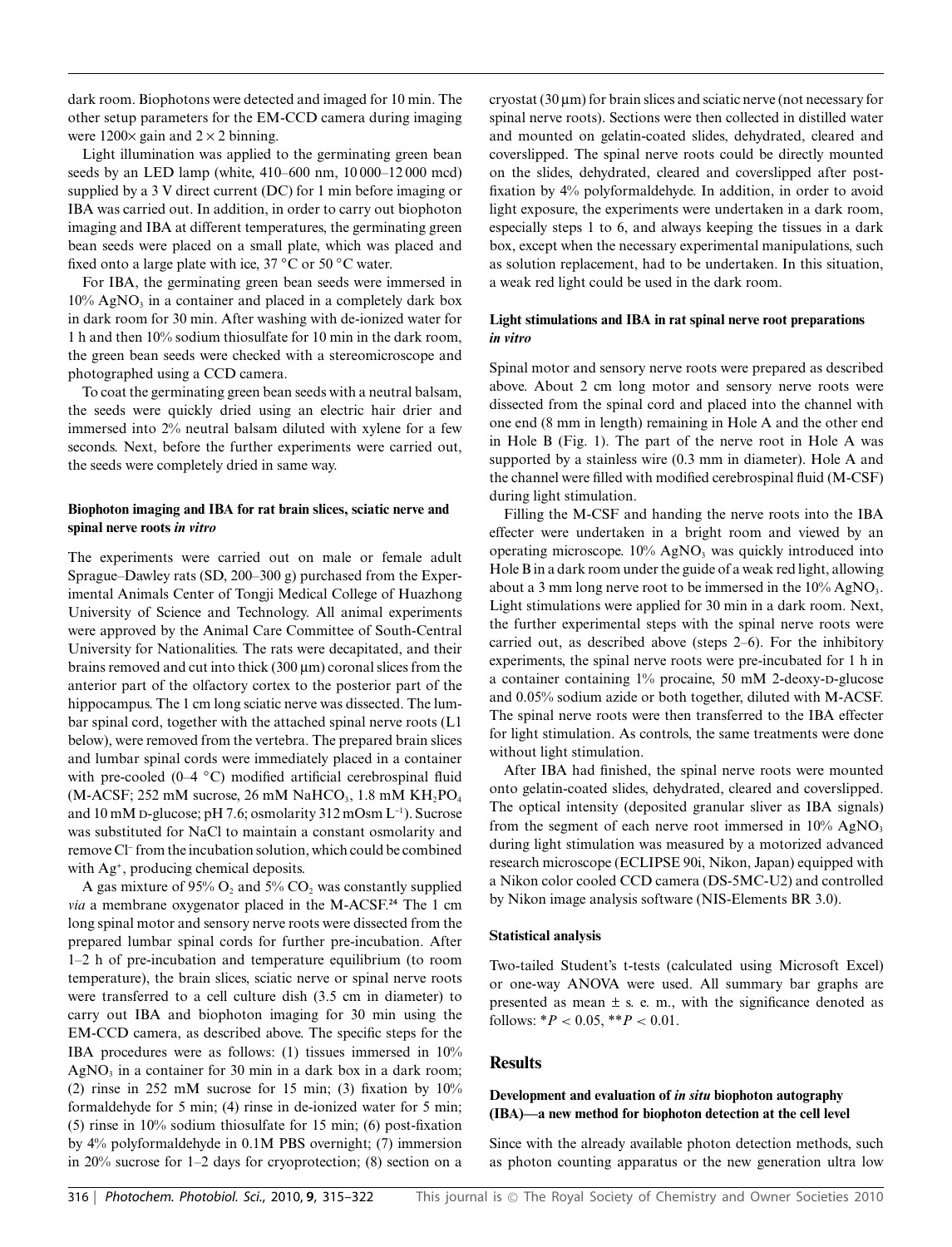

**Fig. 1 Schematic drawing of the biophoton effecter.** The biophoton effecter is made of an LED light resource and three black rubber plates (each 20 cm in length and 12 cm in width), including incubation, light illumination and cover plates (8 mm, 8 mm and 2 mm thick, respectively). Eight circular holes (Hole A1–8, 6 mm in diameter throughout) corresponding to eight smaller circular holes (Holes B1–8, 4 mm in diameter and 6 mm in depth, close at the bottom side) are drilled in the incubation plate (A1 and B1, A2 and B2 … A8 and B8). The distance between adjacent Holes A (such as Hole A1 and A2) is about 4 cm. A narrow bend channel (12 mm in length, 1.5 mm in width and 2 mm in depth) is made between Hole A and B. A small projection part is made close to Hole B against the liquid flow between Hole A and B *via* the channel. A thin glass sheet (cover glass) is stuck to the bottom side of each Hole A with glue. Eight circular throughout holes (6 mm in diameter) matching each Hole A are made on the light illumination plate. Different LED lamps are inserted into these holes, allowing light to pass through the glass at the bottom of Hole A and illuminate the segment of the nerve root incubated in Hole A, supported by a stainless wire. The cover plate is used to prevent the light from illuminating Hole B during light stimulation, and the bend channel is made for the same purpose. The LED lamps are supplied by a 3 V direct current (DC).

light detector-electron multiplier CCD (EM-CCD) cameras, it is difficult to observe and analyze biophotonic activity at the cell level, we have developed a new method called *in situ* biophoton autography (IBA). This method is similar to a histochemical staining technique with a key active ingredient,  $AgNO<sub>3</sub>$ . The working mechanism is that of biophotonic activity (just like light exposure in photography), inducing an  $\text{Ag}^+$  to  $\text{Ag}$  transformation due to electron transfer and consequently Ag deposits *in situ*. Deposited dark Ag granules are insoluble in water and organic solvents such as alcohol and xylene, and they can be viewed and localized morphologically under common light microscopes. The detailed protocols and procedures of IBA are referenced in the experimental procedures.

Using this new method, we successfully detected biophotonic signals (dark Ag granules) in different biological materials, including germinating green bean seeds (Fig. 2A), and the brain slices (Fig. 2B, Fig. 3A–D), sciatic nerve and spinal nerve roots of rats (Fig. 2C–E), since it has been demonstrated that such biological materials can emit biophotons**2,3,6,25** that can be detected by an EM-CCD camera in this study (Fig. 2F, G and I). As the visible Ag granules can be localized morphologically, they are particularly useful for carrying out the semi-quantitative analysis of biophotonic signals related to cell and tissue functions (see the further study below), since such a semi-quantitative analysis cannot be carried out by a EM-CCD camera at the cell level (Fig. 2F and G).

In order to evaluate the specificity and sensitivity of this new method, we carried out several experiments in the germinating green bean seeds, since this biological material not only emits

biophotons, but also because the intensity of the biophotons can be manipulated by changes of temperature and light illumination (Fig. 4). We found that the density of Ag granules deposited on the surface of germinating green bean seeds is highly related to the intensity of the biophotons emitted from germinating green bean seeds (Fig. 5A–J). In addition, we found that only very weak biophotonic signals were detected by the EM-CCD camera (Fig. 2I) in the motor and sensory nerve roots *in vitro*. In contrast, IBA could result in strong staining (Fig. 2C–E), suggesting that IBA is more sensitive than the EM-CCD camera in this situation.

In order to prove that the formation of the visible Ag granules is due to a biophotonic effect and not because of other factors (such as chemical reactions, since  $Ag<sup>+</sup>$  can combine with several negative ions, such as Cl<sup>-</sup>, which exists in various biological tissues and may result in chemical deposits), the germinating green bean seeds were coated in a thin transparent neutral balsam, which is used as a slide mounting medium. Such a treatment prevents direct contact between the germinating green bean seeds and  $AgNO<sub>3</sub>$  during IBA, but does not affect biophotonic emission. Consequently, we found that Ag granular deposits were also observed on the neutral balsam-coated surfaces of germinating green bean seeds in this situation, and that the density of the Ag granular deposits was related to the intensity of the biophotons manipulated by light illumination (Fig. 5H, J). This suggests that the formation of visible Ag granules is due to biophotonic effects. In addition, we used sodium thiosulfate (10%) to wash biological specimens during the standard processes of IBA, which removes any chemical deposits formed by chemical reactions between Ag+ and other negative ions, such as Cl- , *etc*.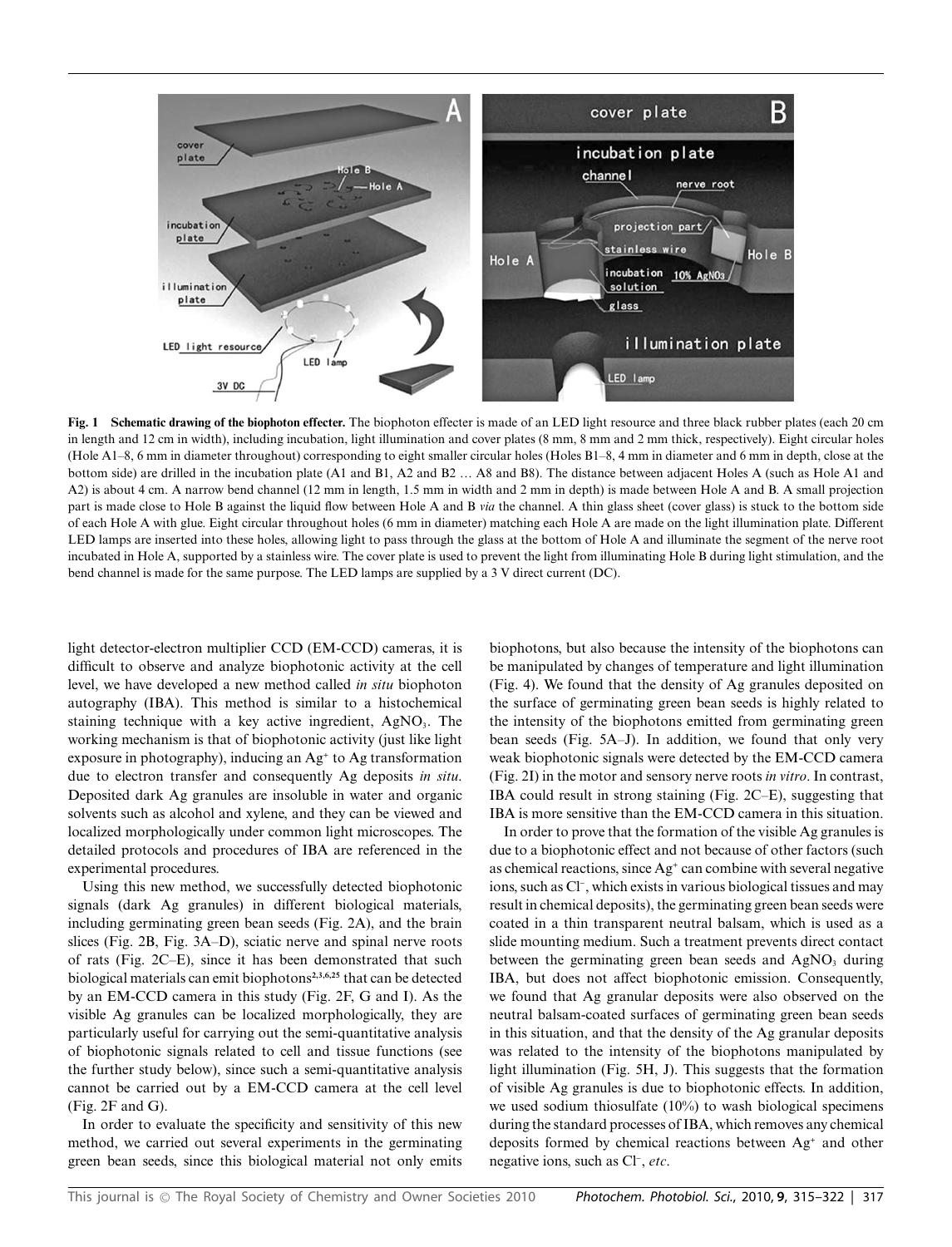

**Fig. 2 Biophotons detected by the IBA method and a EM-CCD camera in different biological materials.** Deposited dark granular Ag can be seen on the radical bud and cotyledons of germinating green bean seeds (**A**), cell bodies and their processes of neurons in rat striatum (**B**, arrowhead), sciatic nerve (**C**), motor (**D**) and sensory (**E**) nerve roots. Biophotonic signals detected by an EM-CCD camera from green bean seeds (**F**) and a rat brain slice (**G**). Sciatic nerve, motor and sensory nerve roots (from top to bottom in **H**, normal photography) present very weak biophotonic signals detected by an EM-CCD camera (I). The arrow in **H** and I indicates the same position. Scale bars: 1 mm for **A** and **F**; 500 µm for **C**; 300 µm for **G**, **H** and I; 200 µm for **D** and **E**;  $25 \text{ µm}$  for **B**.



**Fig. 3 Biophotonic signals in rat cortex detected by the IBA method.** Deposited dark granular Ag can be seen in the various sizes of neurons in rat sensory (**A** and **B**) and motor cortex (**C** and **D**). **B** is the magnification in **A** (arrow). Scale bars: 500  $\mu$ m for **A**, and 25  $\mu$ m for **B**, **C** and **D**.

#### **External light stimulation generates biophotonic activities in neural fibers**

To investigate whether biophotons could serve as neural communication signals in the nervous system, we designed an instrument (Fig. 1A, B) called a biophoton effecter to observe the *in vitro* effect of external light stimulation on the biophotonic activities of the spinal motor nerve roots (MNR) and sensory nerve roots (SNR) by the IBA method.We applied various light emitting diode (LED) resources, including infrared, red, yellow, green, blue and white



**Fig. 4 The time course of attenuation of the delayed biophotonic signals after light exposure.** Three germinating green bean seeds were simultaneously illuminated by a white LED light (410–600 nm, 10 000–12 000 mcd) for 1 min and immediately imaged by a EM-CCD camera for 33 min. The image each minute was continuously obtained and the mean gray of each analyzed with imaging analysis software (Simple PCI 6.0, Hamamatsu, Japan). The delayed biophotonic signals after light exposure decrease quickly and reach a baseline level within 5 min.

sources, in a dark room to illuminate the MNR or SNR incubated in M-CSF for 30 min at one end,**<sup>24</sup>** and observed the effect from the other end immersed in  $10\%$  AgNO<sub>3</sub> (for IBA). The optical density of the deposited Ag granules, representing the biophotonic signals at the segment of the spinal motor or sensory nerve roots immersed in 10% AgNO<sub>3</sub> during light stimulation, was measured by an imaging analysis system after IBA was complete. We found that the various light stimulations had a significant increase in the biophotonic activities, both in the MNRs and SNRs (Fig. 6A– C). It seems that infrared and white light is more effective for SNRs, with red and white light for MNRs, although no significant differences were found (Fig. 6A, B).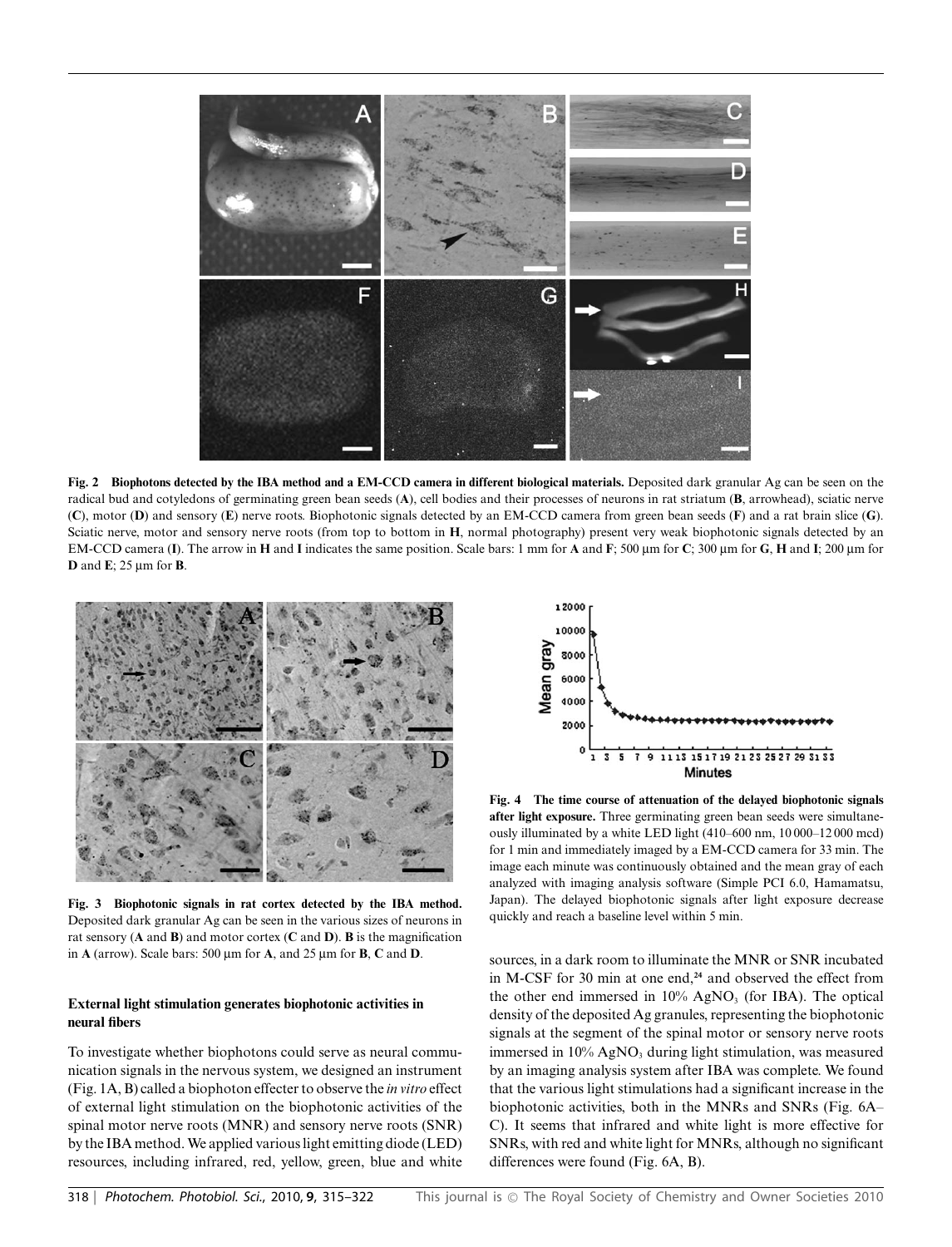

**Fig. 5 The development and evaluation of** *in situ* **IBA with germinating green bean seeds.** The intensity of biophotonic signals detected by the EM-CCD camera was temperature dependent and related to the density of the deposited dark granular Ag on the radical bud and cotyledons of the germinating green bean seeds. The zero, slight and strong biophotonic signals at 0, 37 and 50 *◦*C, respectively (**A**, **C** and **E**) correspond to very weak, slight and strongly deposited dark granular Ag (**B**, **D** and **E**). Light exposure (white LED, 410–600 nm, 10 000–12 000 mcd) for 1 min resulted in very strong delayed biophotonic signals (**G**) and deposited dark granular Ag (**H**), as compared to controls (**I** and **J**). The germinating green bean seeds coated with a transparent thin-layer of neutral balsam still resulted in dark granular Ag deposits, which were also dependent on the light exposure. 1 min light exposure (white LED, 410–600 nm, 10 000–12 000 mcd) before IBA (**K**) *vs.* control (**L**). Scale bars: 600 mm for **A**, **C**, **E**, **G** and **I**; 300 mm for **B**, **D**, **F**, **H**, **J**, **K** and **L**.

#### **Biophotonic conduction along neural fibers**

To understand whether the observed effects are due to biophotonic conduction along the neural fibers generated by light stimulation or whether for other reasons, we studied the effects of light stimulation on the change of biophotonic activity after spinal nerve roots were treated with either a regional anaesthetic (1% procaine), a classic metabolic inhibitor (50 mM 2-deoxy-D-glucose and 0.05% sodium azide) or both for 1 h in M-CSF. Such treatments were maintained during the light stimulation period (30 min). Procaine is known to block neural conduction with little effect on oxidative metabolism.**<sup>26</sup>** The use of 2-deoxy-D-glucose and sodium azide is a classic method for metabolic inhibition.**<sup>24</sup>** We found that the significant increase of biophotonic activity by light stimulation can largely be inhibited, either by 1% procaine (Fig. 6D–F) or 50 mM 2-deoxy-D-glucose and 0.05% sodium azide (Fig. 6G, H). However, neither of them completely quenched the biophotonic activity, as compared to the control, unless both were used together (Fig. 6I). These data suggested that the observed biophotonic signals after light stimulation consist of two components: action and background biophotons.

### **Discussion**

The present study demonstrates the development of a new method called *in situ* biophoton autography (IBA). It was successfully applied to various biological materials to detect biophotons, and it was also possible to analyze biophotonic activities in spinal nerves. This is based on the fact that biophotons (in essence, light) induce the Ag<sup>+</sup> to Ag transformation due to electron transfer, and consequently Ag is deposited *in situ*. In addition, the specificity and sensitivity of this new method were evaluated using the different experiments shown above, which provided experimental evidence against the doubt as to whether the observed Ag deposits really result from biophotonic signals emitted by biological materials because of the possibility of positive chemography. Therefore, the present method may contribute substantially to our understanding of biophotonic activities related to biological functions at the cell level. However, some of the limitations of this new method may need to be improved further. For example,  $AgNO<sub>3</sub>$  is corrosive and cell viability may be affected in its presence. Based on our present observations,  $5\%$  AgNO<sub>3</sub> is a suitable concentration to avoid affecting cell viability related to the biophotonic activities over certain time periods for rat brain slices and spinal nerves. In our opinion, it would be better to test for suitable concentrations of AgNO<sub>3</sub> for different biological materials. In addition, it is not known whether other alternative active ingredients, such as AgI or AgBr, could be used for this method, since these materials seem to be more sensitive to light exposure than AgNO<sub>3</sub>. However, it is known that they cannot be dissolved in water to form a working solution.

We found that IBA seems to be even more sensitive than an EM-CCD camera at detecting biophotons. The fact that there is a distance between the EM-CCD camera and samples may be the main reason, since most biophoton emission is absorbed by tissue components and therefore cannot be detected externally by an EM-CCD camera. Such a shortcoming in the detection of biophotons is overcome by using the IBA method.

It is well known that  $AgNO<sub>3</sub>$  is a key component of Golgi staining, a nervous tissue staining technique discovered by Italian scientist Camillo Golgi in 1873. This technique is still widely used in modern neuroscience research more than a century later. However, to date, the mechanism by which this happens remains unclear. Thus, the use of this technique is notoriously unpredictable and the staining of neurons appears random. Based on our observations here, determining whether biophotonic emission from nervous tissue takes place could provide an explanation of the mechanism of Golgi staining and might provide new input into improving this classic technique.

In the present study, we found that biophotonic signals generated by light stimulation consist of two components: action and background biophotons. A possible explanation for this observation is that external light stimulation might generate action biophotons, being able to conduct along the neural fibers and result in an increase in biophotonic activity. Background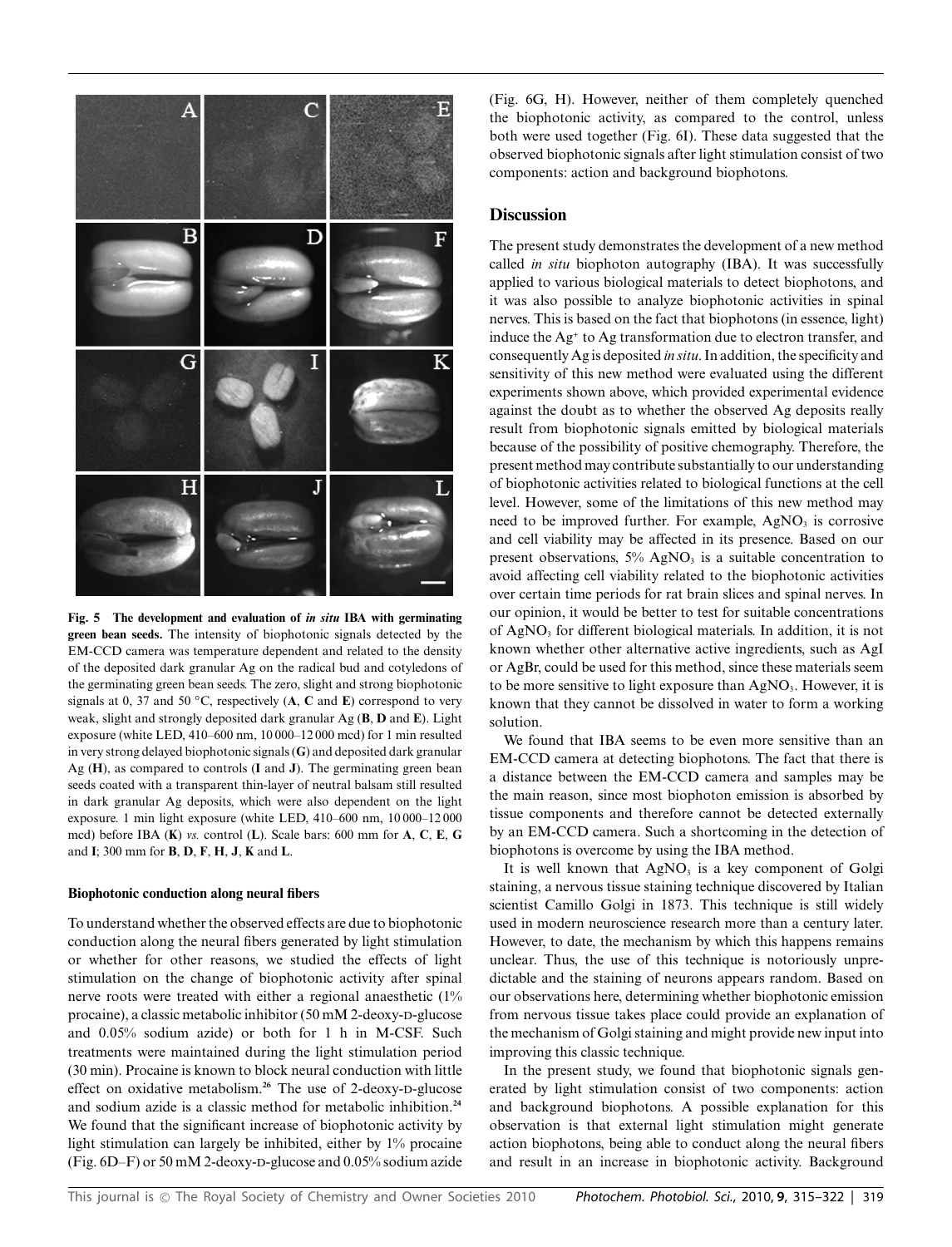

**Fig. 6 The effects of light stimulation on the biophotonic activities of spinal nerve roots, and inhibitory effects by procaine and classic metabolic inhibitors.** A significant increase in the biophotonic activities of MNRs and SNRs under various light stimulations, including infrared (940 nm, 2000 mw sr-<sup>1</sup> ), red (621–623.5 nm, 4500–5000 mcd), yellow (590–592.5 nm, 5000–6000 mcd), green (515–520 nm, 12 000–14 000 mcd), blue (460–465 nm, 4000–5000 mcd) and white (410–600 nm, 10 000–12 000 mcd) ( $\bf{A}$ ,  $\bf{B}$ ;  $n = 15$  MNR and SNR from 8 animals), by comparing the optical density of IBA signals (deposited dark granular Ag) under various light stimulations with controls (without light stimulation) (two-tailed Student's t-test, asterisks indicate a significant difference \**P* < 0.05 or \*\**P* < 0.01). Strongly deposited dark granular Ag can be seen after light stimulation of an SNR (**C**). The increased biophotonic activities by light stimulation were largely inhibited by 1% procaine (**D**, **E**;  $n = 11$  MNR and  $n = 12$  SNR from 6 animals) or 50 mM 2-deoxy-D-glucose and 0.05% sodium azide (**G**, **H**; *n* = 13 MNR and SNR from 7 animals; n. s., *P* > 0.05; control: the same treatment without light stimulation). Weakly deposited dark granular Ag can be seen after treating with 1% procaine or 50 mM 2-deoxy-D-glucose and 0.05% sodium azide (**F**), and almost no staining by combining 1% procaine with 50 mM 2-deoxy-D-glucose and 0.05% sodium azide (I). The data are shown as mean  $\pm$  s. e. m. Scale bars: 200 µm for **E**, **F** and **I**.

biophotons are generated *in situ*, mostly by mitochondrial oxidative metabolism due to the lipid peroxidation of mitochondrial membranes initiated by the action of the respiratory electron transport system.**<sup>11</sup>** In addition, the findings that almost no Ag granules could be observed in the spinal nerves after treating with both 1% procaine, and 50 mM 2-deoxy-D-glucose and 0.05% sodium azide, which can block neural conduction and oxidative metabolism, respectively, reinforce our explanation for the mechanism of IBA, as we discussed above, where the formation of visible Ag granules is due to a biophotonic effect, not because of other factors, such as chemical reactions.

Although we found that biophotons can be generated by external light stimulation and conducted along neural fibers, implying that biophotons might serve as neural signals, there are a few questions that still need to be answered. For example, how do biophotons conduct along neural fibers? What is the relationship between the biophotonic activity and bioelectronic activity in the nervous system? Although we have no direct experimental evidence to provide answers to these questions, a proposed mechanism called protein–protein biophotonic interactions may provide an explanation of the first point based on previous studies showing that certain proteins, such as fluorescent proteins, have unique characteristics of light absorption and emission.**27,28** In principle, as proposed in Fig. 7, two different proteins may achieve biophotonic conduction if they form a biophotonic interaction couple, meaning that one protein absorbs a certain spectral biophoton (for example 620 nm) and emits another spectral biophoton (for example



**Fig. 7 A schematic drawing of protein–protein biophoton interactions for a proposed mechanism of biophoton communication.** Proteins A and B are considered a biophoton interaction couple. Protein A absorbs a 620 nm biophoton and emits a 650 nm biophoton, which is absorbed by protein B. Protein B then emits a 620 nm biophoton, affecting another protein A. In such a way, biophoton communication may be achieved.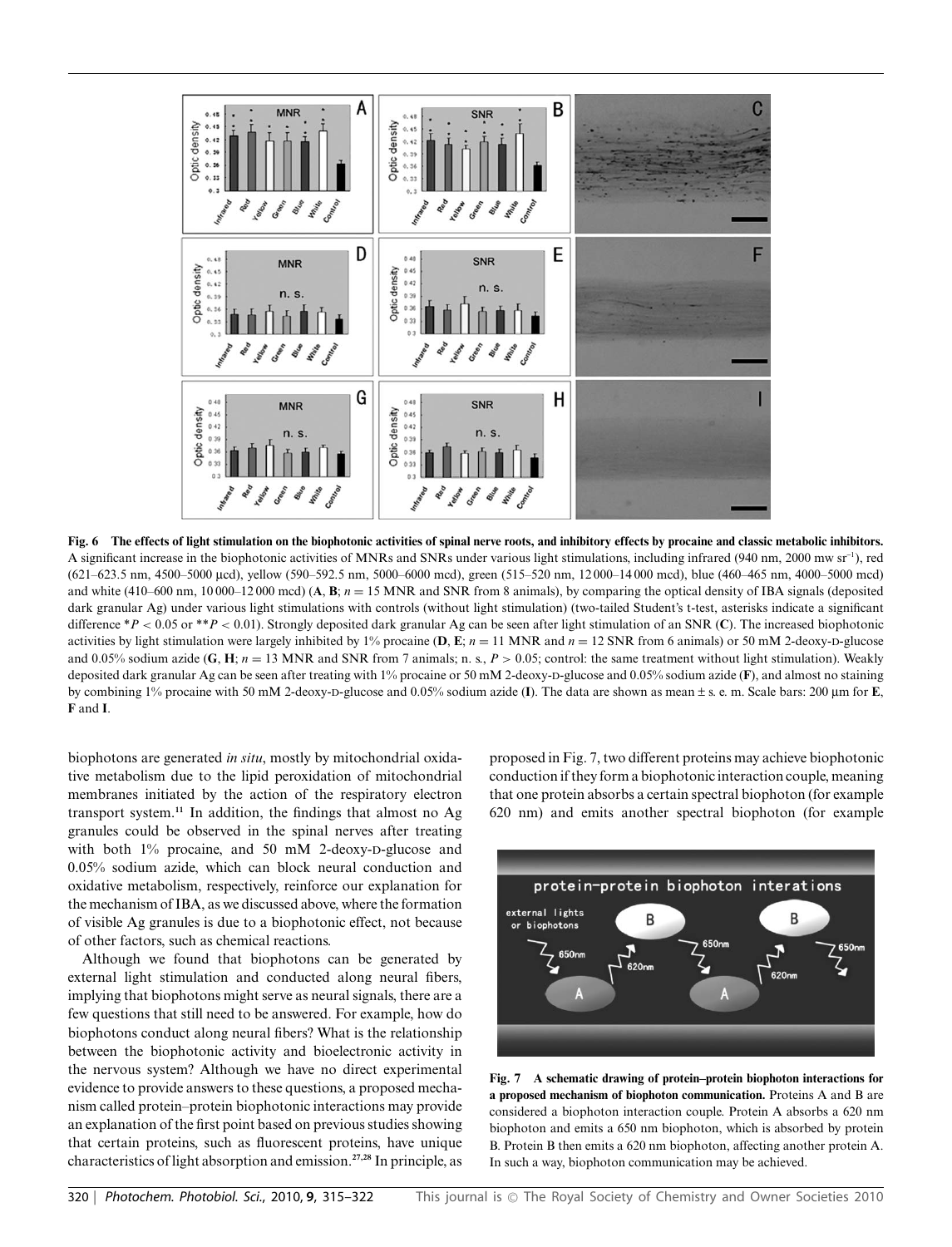650 nm). In contrast, the other protein of the couple absorbs 650 nm biophotons and emits 620 nm biophotons. In this way, 620 and 650 nm biophotons can conduct along a neural fiber if the protein couple is distributed and assembled in a neural fiber. Similarly, different spectral biophotonic communications can be realized by different biophotonic interaction protein couples.

However, the argument might be raised that our proposal seems to contradict basic physical laws, since it is usually believed that a molecule cannot absorb low energy light and emit high energy light. However, one of the possibilities is that multiphoton excitation may emit a high energy photon if two low energy photons are simultaneously absorbed so that their energy is pooled.**<sup>29</sup>** For example, if active biophotons emitted from proteins and background biophotons generated from mitochondrial oxidative metabolism were simultaneously absorbed, then high energy photons would be generated.

It has been demonstrated that mitochondria are functionally connected and form a dynamic network within neurons.**<sup>30</sup>** Mitochondria frequently fuse and divide, and their morphology and intracellular distribution changes according to the functional demands of cells.**<sup>31</sup>** Mitochondrial networks can be electrically coupled, and can coordinate and synchronize each other.**30,32** Moreover, according to Thar and Kühl,<sup>33</sup> ultra-weak biophotons can be guided along a mitochondrial network and microtubules; specifically, filamentous mitochondria and microtubules may act as optical waveguides in neurons. Thus protein–protein biophotonic interactions, as well as mitochondrial interaction networks, may consist of a biophoton communication network in a neuron and its processes.

It is well accepted that the processing of information by neurons is mediated by their electrical activity, which is generated by the movement of particles, such as ions carrying electrical charges. Our finding in the present study that biophotonic activity may serve as a neural signal raises the question as to whether there is a relationship between biophotonic activity and bioelectronic activity.

Experimental data has demonstrated neural activity-dependent biophotonic activity in the brain. For example, in a previous study, the increase of biophotonic activity was found to be related to the depolarization induced by a high potassium medium, and the decrease of the biophoton activity was related to the removal of extracellular  $Ca^{2+}$  and suppressed neural activity by TTX, a voltage-dependent sodium channel inhibitor in hippocampus slices.**<sup>11</sup>** *In vivo* imaging of the spontaneous biophotonic activity in a rat's brain correlates with EEG activity.**<sup>25</sup>** In addition, pulsed electric excitation of frog sciatic nerve has been reported to cause photon emission.**<sup>34</sup>** In a recent study, it was found that focused midinfrared light alters membrane potential and activates individual neural processes.**<sup>35</sup>** These research data suggest that biophotonic or bioelectronic activities in the nervous system are not independent biological phenomena. In our view, the interactions between bioelectronic and biophotonic activities might be an important way for neural information exchange to take place, in which bioelectronic activities may be only the basis for biophotonic activities, providing new perspectives for better understanding the functions of the nervous system, such as vision, learning and memory, as well as the mechanisms of human neurological diseases. In addition, whether biophotons could serve as fundamental signals that can carry and transfer information from one place to another in the nervous system is an interesting possibility for investigation in the future.

### **Conclusion**

In the present study, we have demonstrated the development of a new method called *in situ* biophoton autography (IBA), which was successfully applied to various biological materials to detect biophotons. To the best of our knowledge, this is the first time biophotonic activities have been detected and analyzed using a histochemical method. Further improvements to this new method are also possible. In addition, our finding that biophotons may serve as neural communication signals could contribute substantially to understanding the biophotonic activities related to neural functions.

#### **Acknowledgements**

This work was supported by the research foundation of South-Central University for Nationalities, partly by an excellent project of the Ministry of Human Resources and Social Security of the People's Republic of China for a return overseas Chinese scholarship (2007), and the National Natural Science Foundation of China (NSFC, no. 30570629). We also thank to Dr Y. Chen for his comments on the manuscript and Liu Peng for her secretarial help.

#### **References**

- 1 R. P. Bajpai, P. K. Bajpai and D. Roy, Ultraweak photon emission in germinating seeds: a signal of biological order, *J. Biolumin. Chemilumin.*, 1991, **6**, 227–230.
- 2 Y. Isojima, T. Isoshima, K. Nagai, K. Kikuchi and H. Nakagawa, Ultraweak biochemiluminescence detected from rat hippocampal slices, *NeuroReport*, 1995, **6**, 658–660.
- 3 B. Devaraj,M. Usa and H. Inaba, Biophotons: ultraweak light emission from living systems, *Curr. Opin. Solid State Mater. Sci.*, 1997, **2**, 88–193.
- 4 R. N. Tilbury and T. I. Cluickenden, Spectral and time dependence studies of the ultraweak bioluminescence emitted by the bacterium *Escherichia coli*, *Photochem. Photobiol.*, 1988, **47**, 145–150.
- 5 M. Kobayashi, M. Takeda, K. I. Ito, H. Kato and H. Inaba, Two dimensional photon counting imaging and spatiotemporal characterization of ultraweak photon emission from a rat's brain *in vivo*, *J. Neurosci. Methods*, 1999, **93**, 163–168.
- 6 S. Cohen and F.-A. Popp, Biophoton emission of human body, *Indian J. Exp. Biol.*, 2003, **41**, 440–445.
- 7 R. N. Tilbury, The effect of stress factors on the spontaneous photon emission from microorganisms, *Experientia*, 1992, **48**, 1030–1041.
- 8 J. Slawinski, A. Ezzahir, M. Godlewski, T. Kwiecinska, Z. Rajfur, D. Sitko and D. Wierzuchowska, Stress-induced photon emission from perturbed organisms, *Experientia*, 1992, **48**, 1041–1058.
- 9 H. J. Niggli, Artificial sunlight irradiation induces ultraweak photon emission in human skin fibroblasts, *J. Photochem. Photobiol., B*, 1993, **18**, 281–285.
- 10 T. Amano, M. Kobayashi, B. Devaraj, M. Usa and H. Inaba, Ultraweak biophoton emission imaging of transplanted bladder cancer, *Urol. Res.*, 1995, **23**, 315–318.
- 11 Y. Kataoka, Y. Cui, A. Yamagata, M. Niigaki, T. Hirohata, N. Oishi and Y. Watanabe, Activity-dependent neural tissue oxidation emits intrinsic ultraweak photons, *Biochem. Biophys. Res. Commun.*, 2001, **285**, 1007–1011.
- 12 M. Nakano, Low-level chemiluminescence during lipid peroxidations and enzymatic reactions, *J. Biolumin. Chemilumin.*, 1989, **4**, 231–240.
- 13 Y. Z. Yoon, J. Kim, B. C. Lee, Y. U. Kim, S. K. Lee and K. S. Soh, Changes in ultraweak photon emission and heart rate variability of epinephrine-injected rats, *Gen. Physiol. Biophys.*, 2005, **24**, 147–159.